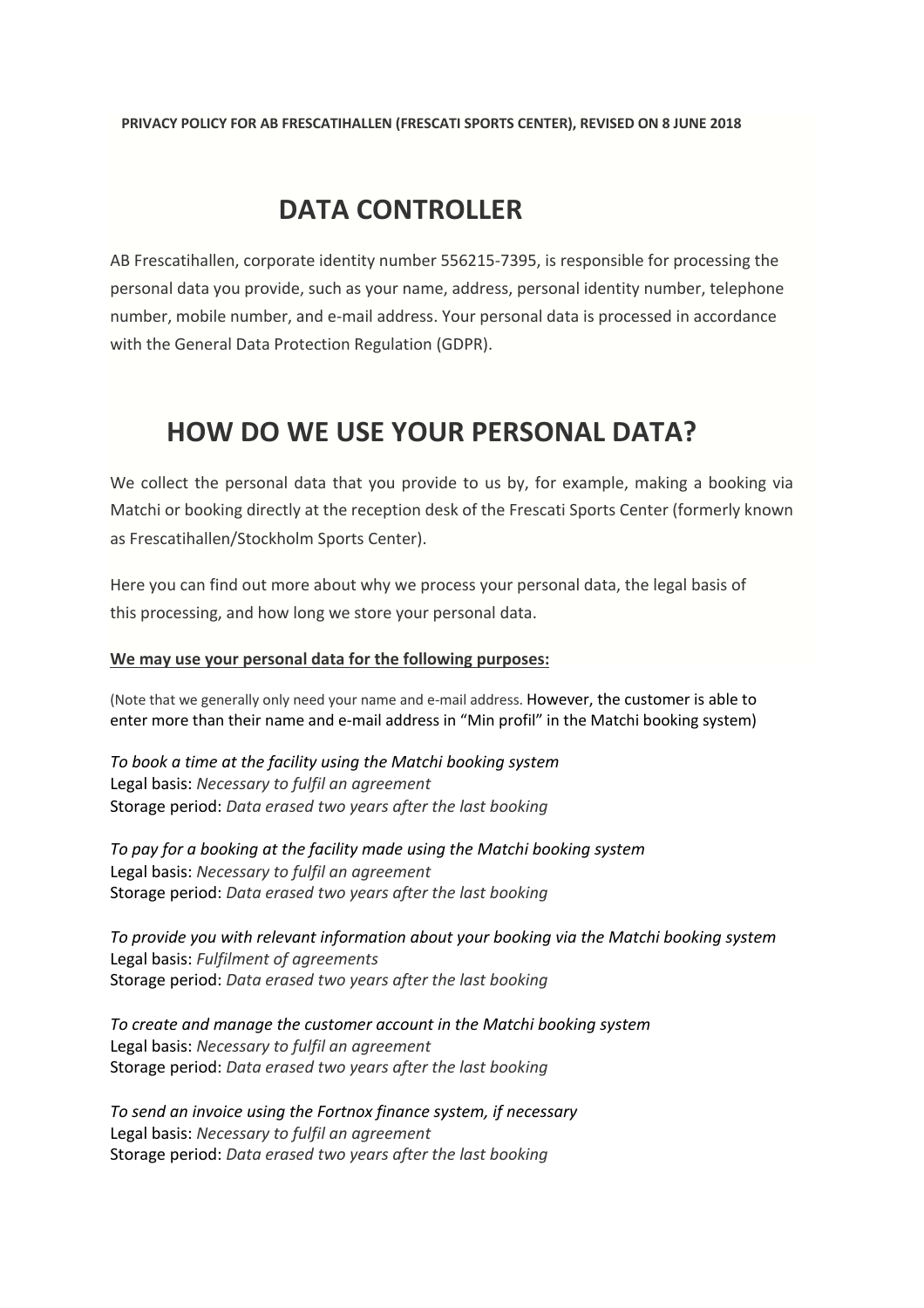*To process customer service issues We process your personal data (name, e-mail address) when you contact us by, for example, email, phone, or social media.* Legal basis: *Balance of interests* Storage period: *Data will be erased from our inbox within six months*

#### *To send newsletters by e-mail*

*You may like to receive newsletters from us via the Paloma e-mail tool. These newsletters tell you what's going on at the facility and provide you with marketing offers.* Legal basis: *Consent* Storage period: *The data will be processed until you unsubscribe*

*To offer the customer the opportunity to answer a customer survey No more than once a year, we would like to invite our customers to answer a customer survey.* Legal basis: *Consent* Storage period: *The connection between the customer's responses and their e-mail address to be removed within one month of the customer responding to the survey*

## **WHO HAS ACCESS TO YOUR PERSONAL DATA?**

Your personal data is processed only by us at AB Frescatihallen and our data processor Matchi.

As a subscriber to our newsletter, your e-mail address is processed by our partner Paloma.

Some billing is done via our finance system, Fortnox.

AB Frescatihallen does not sell your personal data and does not share your personal data other than as described in this privacy policy.

## **HOW IS YOUR PERSONAL DATA PROTECTED?**

We have taken all the technical and organisational measures necessary to protect your data against loss, manipulation, and unauthorised access. We regularly adjust our security measures in accordance with technological advances.